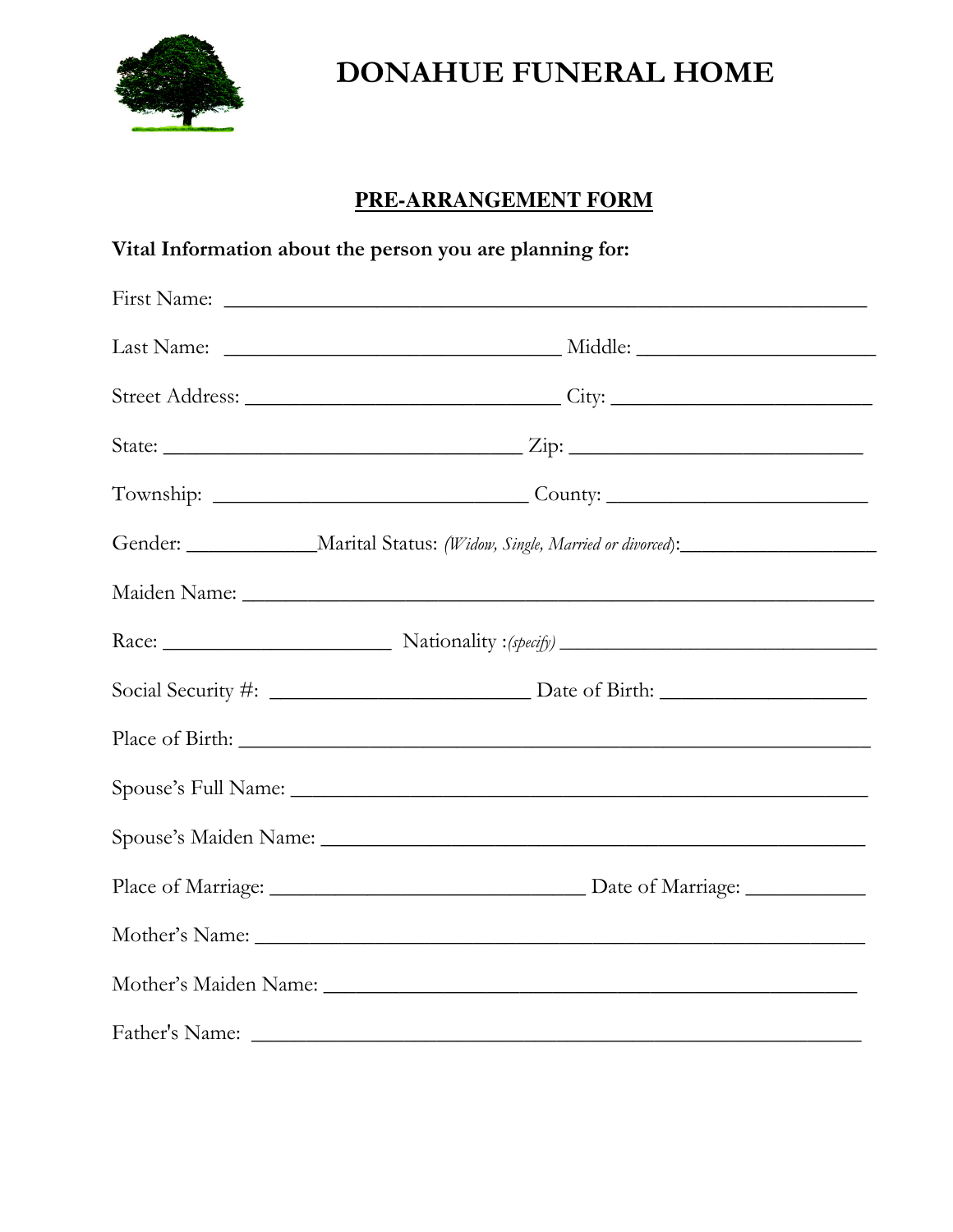### Work and Education:

| Usual Occupation (most of career): |
|------------------------------------|
| Kind of Business/Industry:         |
|                                    |

#### Military Records:

Please supply the Donahue Funeral Home with a copy of military discharge DD2-14 or other Verification or provide the information below:

|                                                      | <u> 1990 - Johann John Harry Harry Harry Harry Harry Harry Harry Harry Harry Harry Harry Harry Harry Harry Harry H</u> |  |
|------------------------------------------------------|------------------------------------------------------------------------------------------------------------------------|--|
| <b>Funeral Service Information:</b>                  |                                                                                                                        |  |
| Name of Funeral Home: DONAHUE FUNERAL HOME           |                                                                                                                        |  |
| Address: 1218-20 Bethlehem Pike, Flourtown, PA 19031 |                                                                                                                        |  |
| Phone: (215) 429-4964                                |                                                                                                                        |  |
|                                                      |                                                                                                                        |  |
|                                                      |                                                                                                                        |  |
|                                                      |                                                                                                                        |  |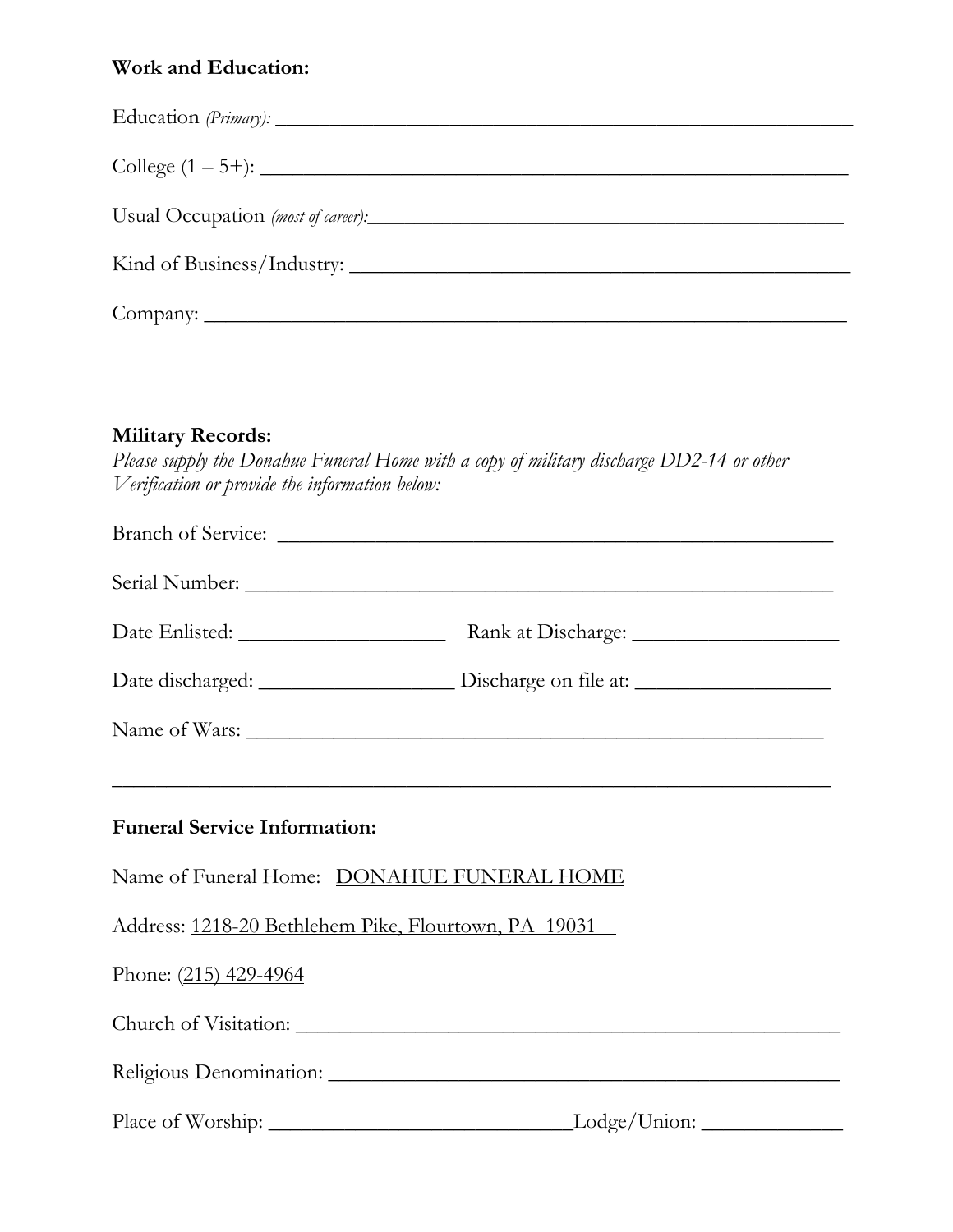### Person(s) to Finalize Arrangements at Time of Death

(If information is the same as person completing this form please skip this section)

| <b>Special Instructions</b>   |  |  |
|-------------------------------|--|--|
|                               |  |  |
|                               |  |  |
|                               |  |  |
|                               |  |  |
|                               |  |  |
| Pallbearers (6):              |  |  |
| 2. $\overline{\phantom{a}}$   |  |  |
| $3.$ $\overline{\phantom{a}}$ |  |  |
|                               |  |  |
|                               |  |  |
|                               |  |  |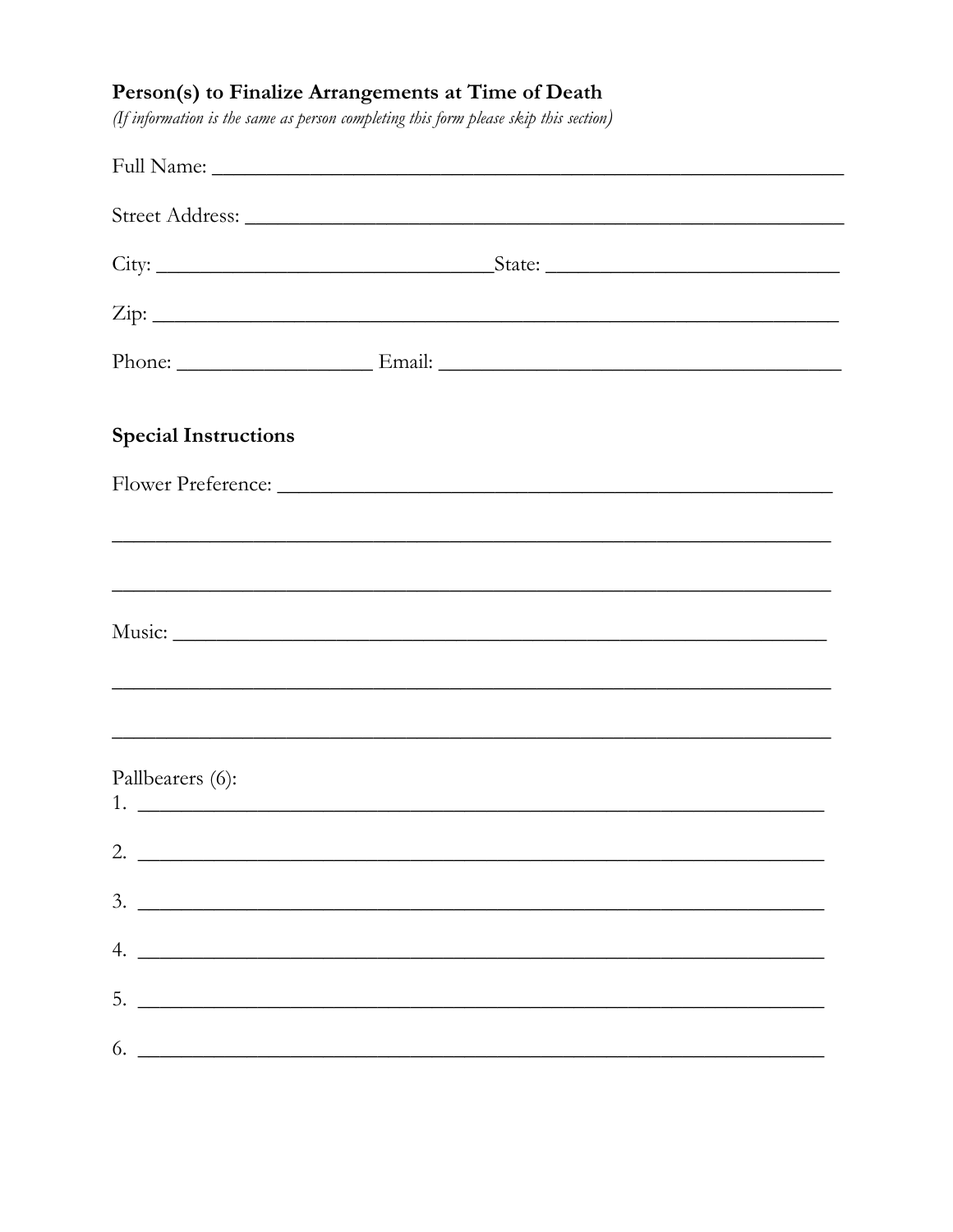|                                             | Clothing:                                                                                                             |  |
|---------------------------------------------|-----------------------------------------------------------------------------------------------------------------------|--|
|                                             | <u> 1990 - Johann John Stone, market ar yn y de ferfinning yn y de ferfinning yn y de ferfinning yn y de ferfinni</u> |  |
|                                             |                                                                                                                       |  |
|                                             |                                                                                                                       |  |
|                                             |                                                                                                                       |  |
|                                             |                                                                                                                       |  |
|                                             |                                                                                                                       |  |
| Other:                                      |                                                                                                                       |  |
|                                             |                                                                                                                       |  |
|                                             |                                                                                                                       |  |
|                                             | <u> 1989 - Johann John Stone, market ar yn it yn it yn it yn y geriffennas yn y sy'n yn y brenin yn y brenin yn y</u> |  |
| <b>Disposition Options:</b>                 |                                                                                                                       |  |
|                                             |                                                                                                                       |  |
|                                             |                                                                                                                       |  |
|                                             |                                                                                                                       |  |
| Other Information and Special Instructions: |                                                                                                                       |  |
|                                             | Please list any other instructions or information you would like us to have: _______                                  |  |
|                                             |                                                                                                                       |  |
|                                             |                                                                                                                       |  |
|                                             |                                                                                                                       |  |
|                                             |                                                                                                                       |  |

÷,